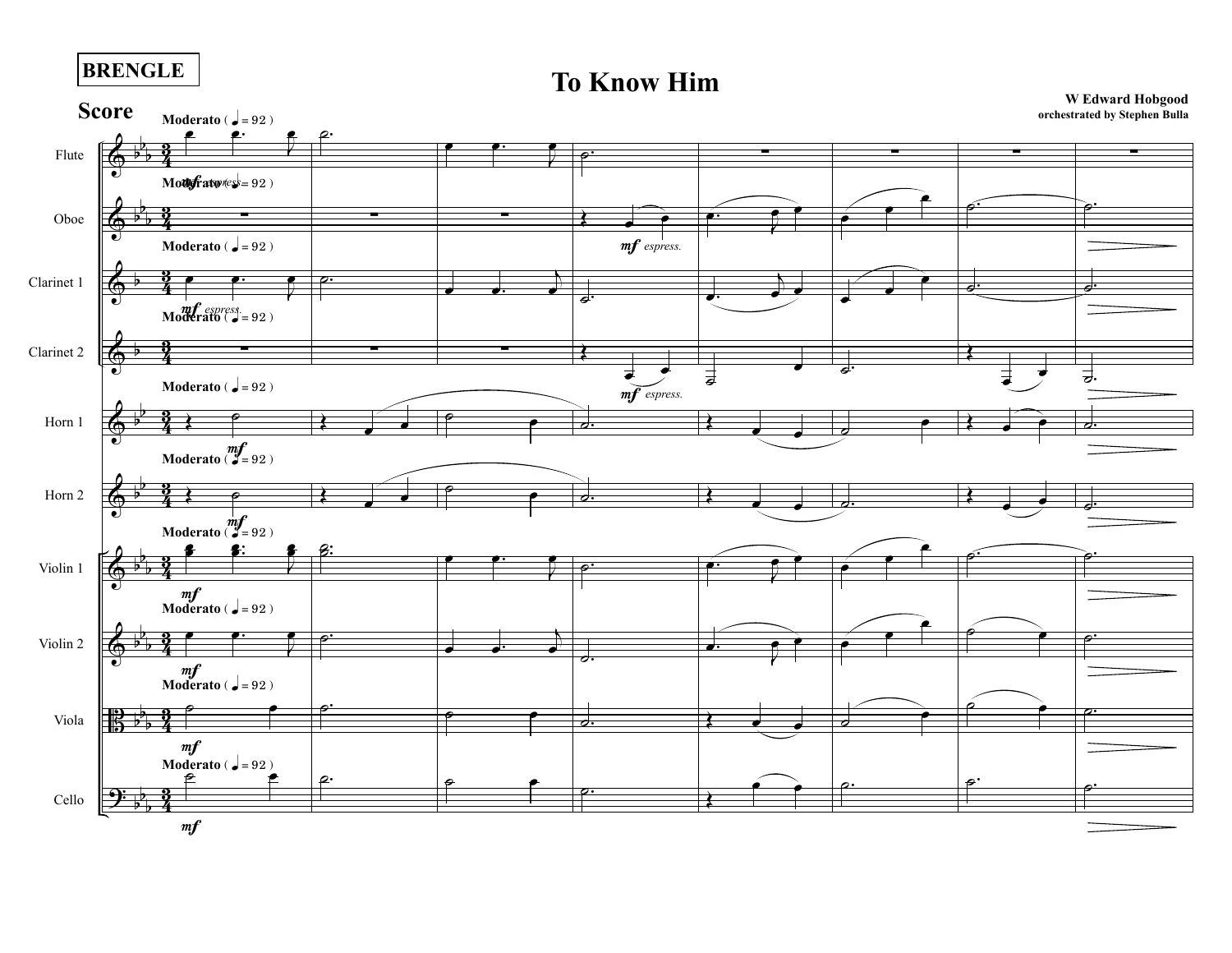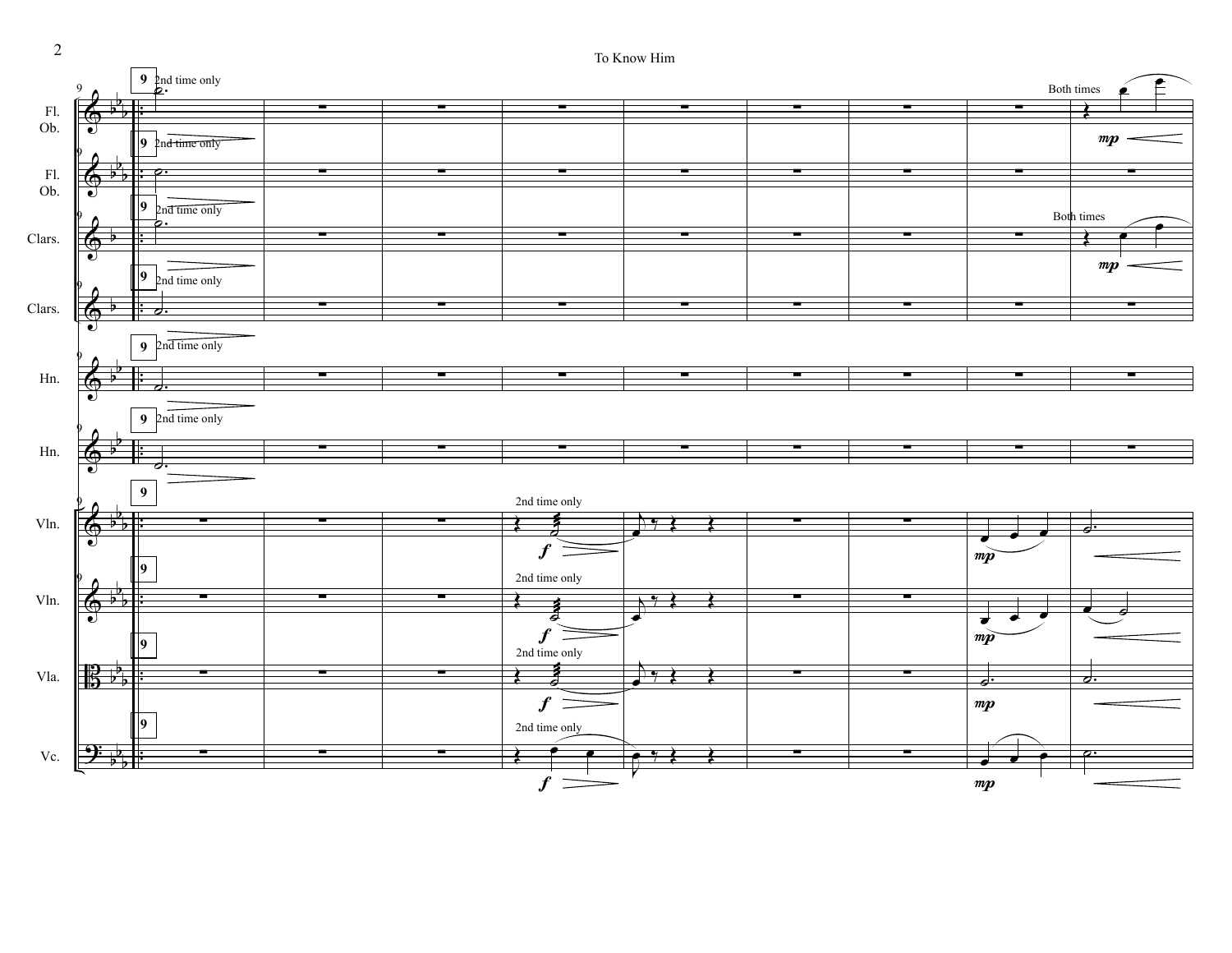To Know Him



3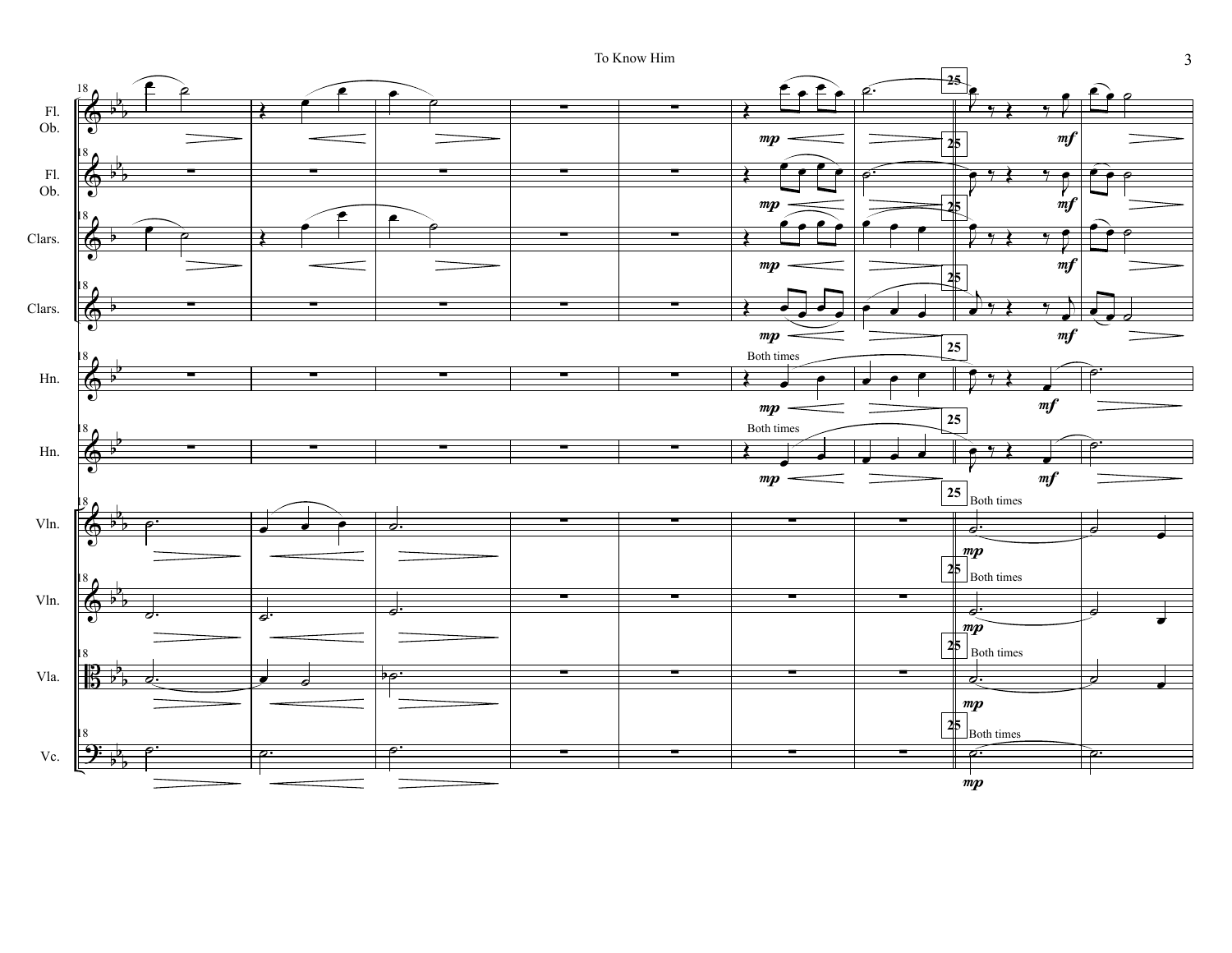

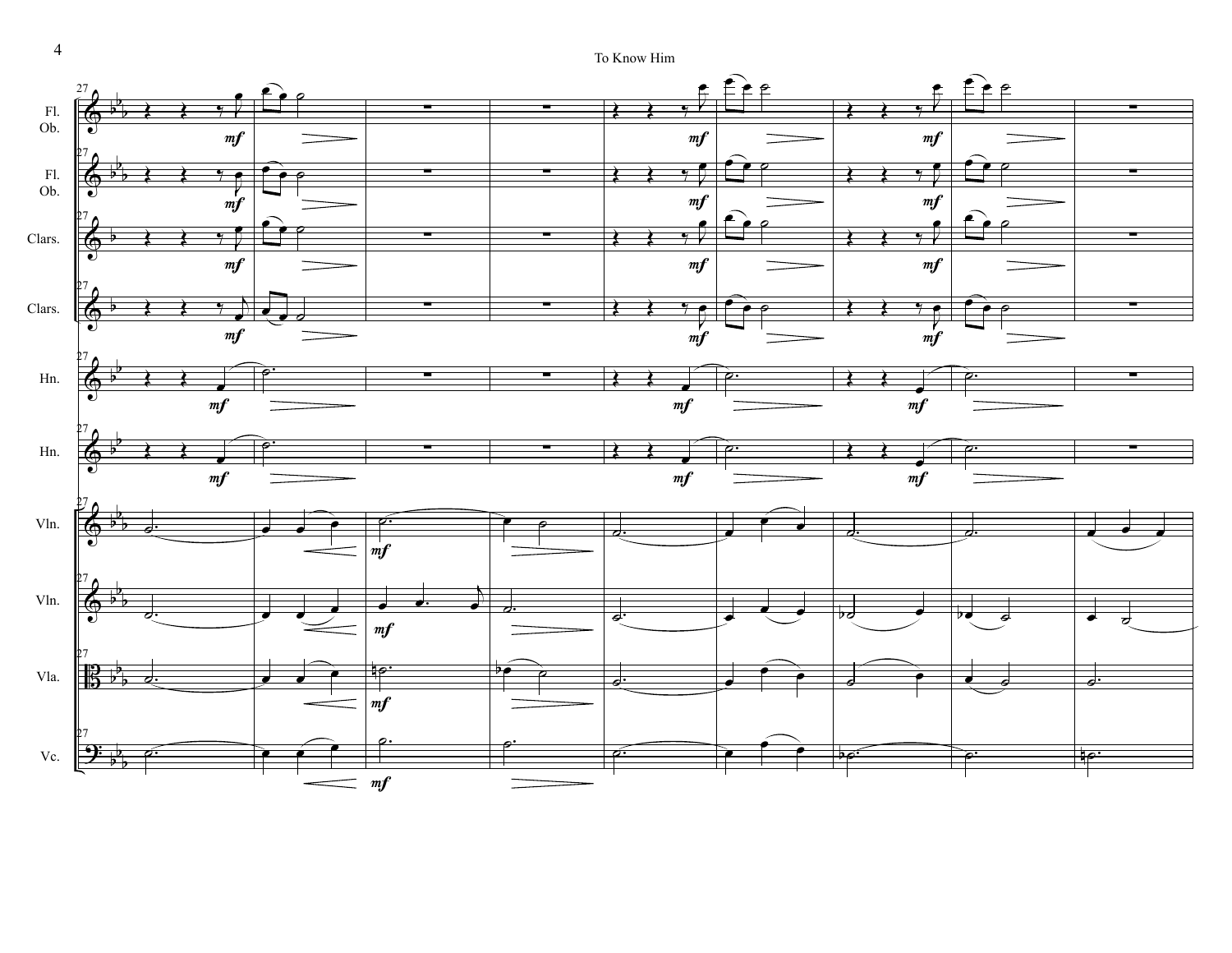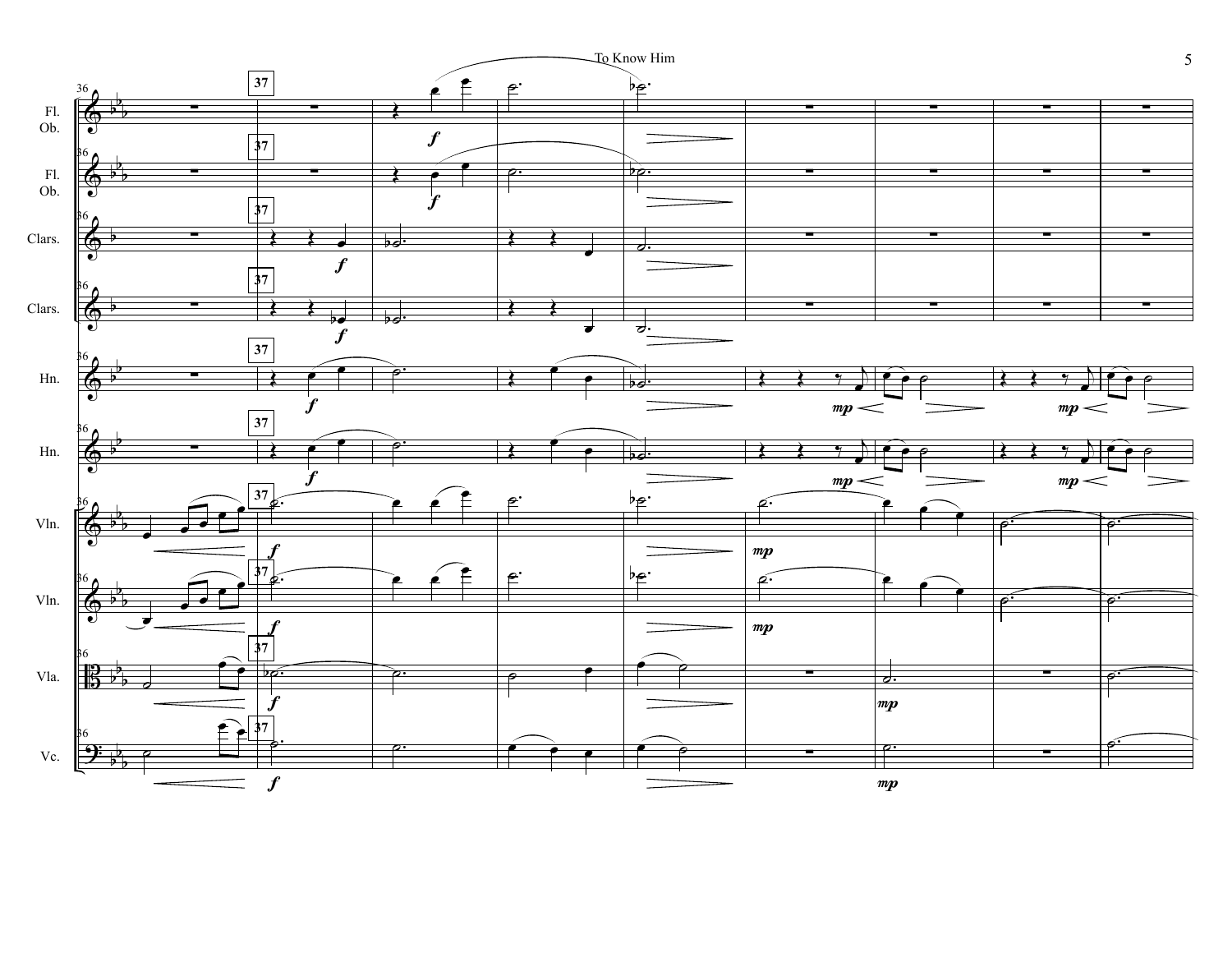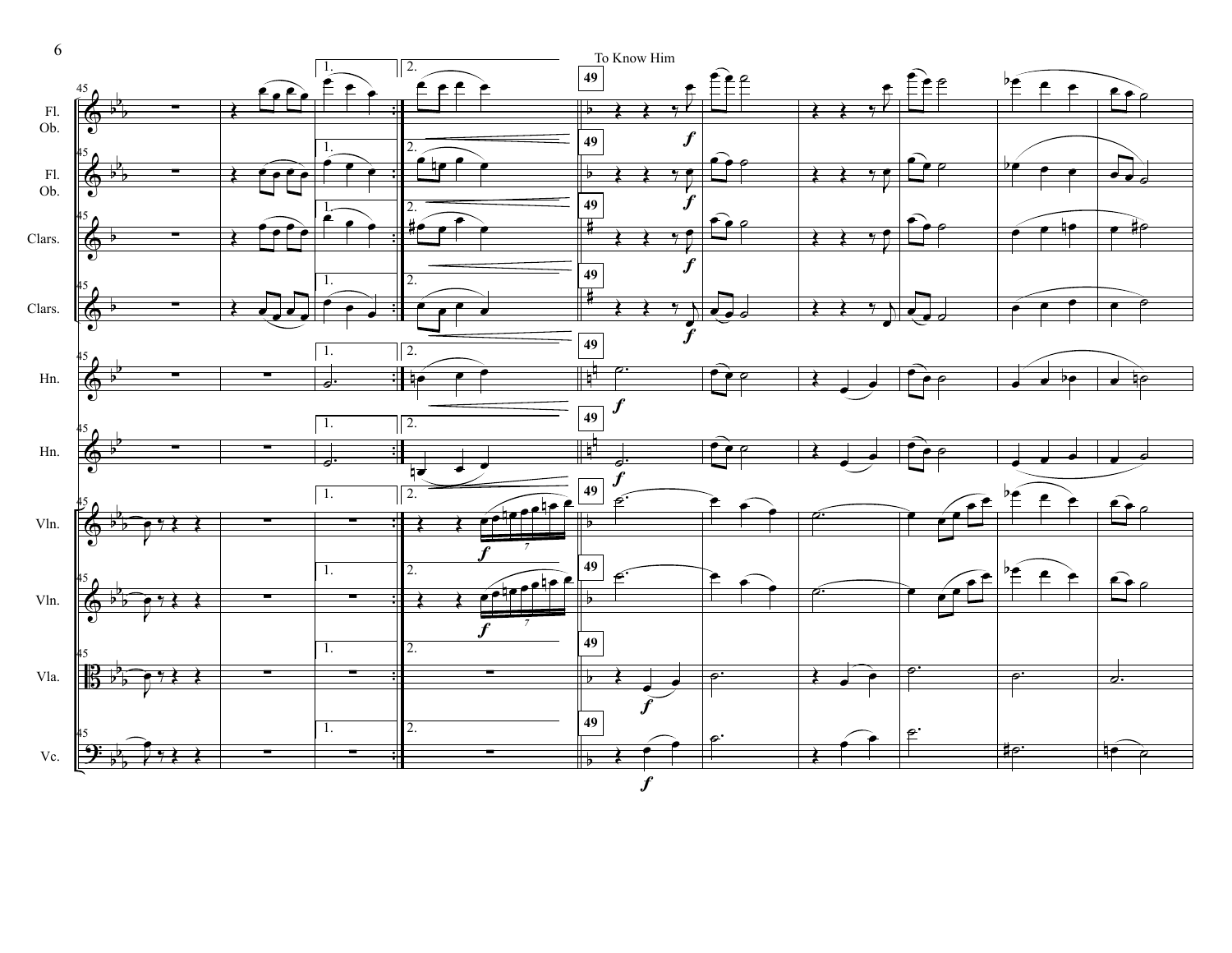



7